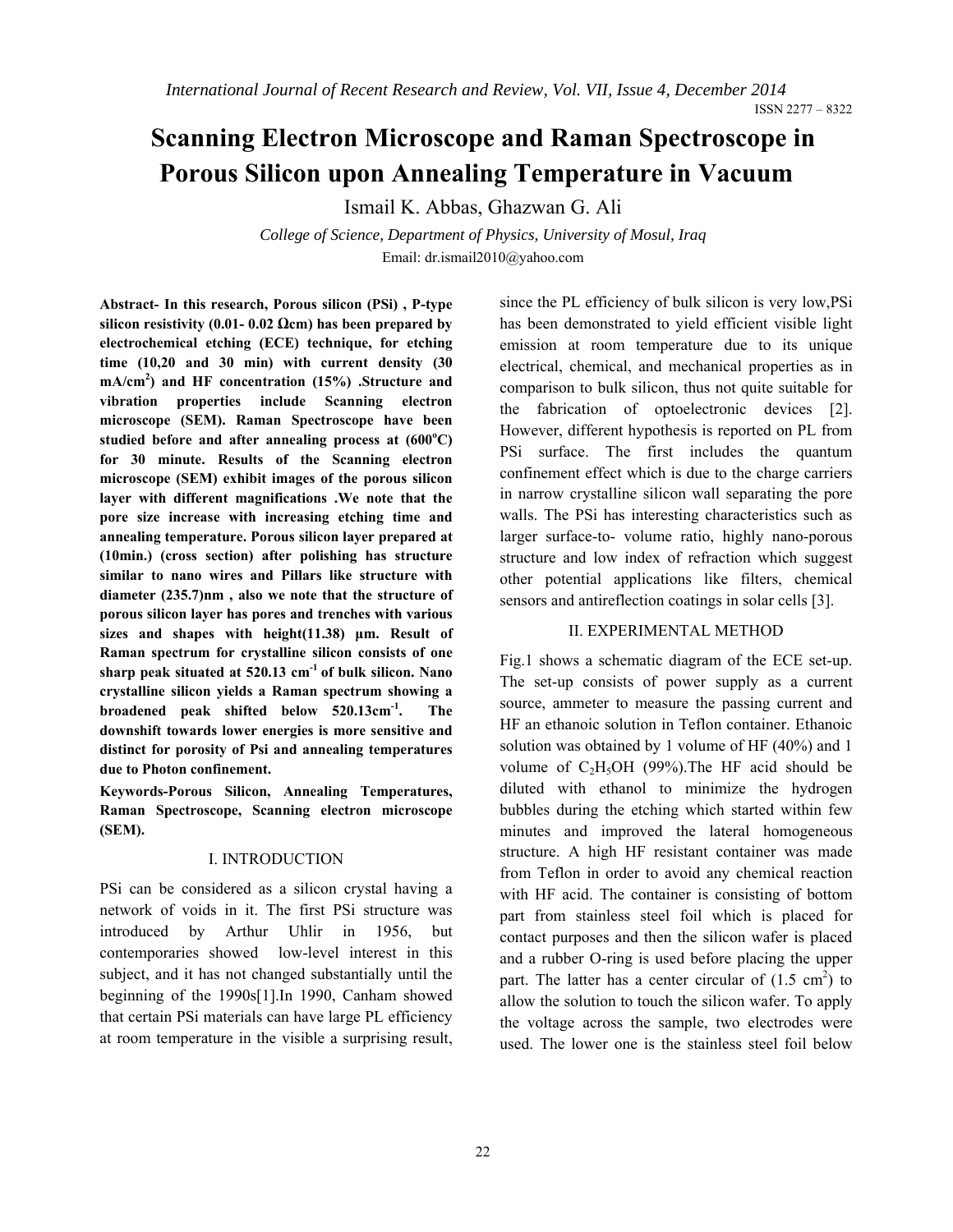

Fig.1. Image of the electrochemical etching set up & Schematic diagram of anodization cell

# III. RAMAN MEASUREMENTS

Raman spectroscopy is a spectroscopic technique used to observe vibrational, rotational, and other lowfrequency modes in a system. It relies on inelastic scattering, or Raman scattering, of monochromatic light, usually from a laser in the visible, near infrared, or near ultraviolet range. The laser light (785nm), time(3sec) interacts with molecular vibrations, phonons or other excitations in the system, resulting in the energy of the laser photons being shifted up or down. The shift in energy gives information about the vibrational modes in the system. Infrared spectroscopy yields similar, but complementary, information [4]. Raman Equipment that using was from (RENISHAW INVIA - USA), and the measurement was achieved in Centre of Nanotechnology– KOC University – Turkey (Istanbul).



Fig.2. Raman (RENISHAW INVIA - USA) , Centre of Nanotechnology– KOC University – Turkey(Istanbul)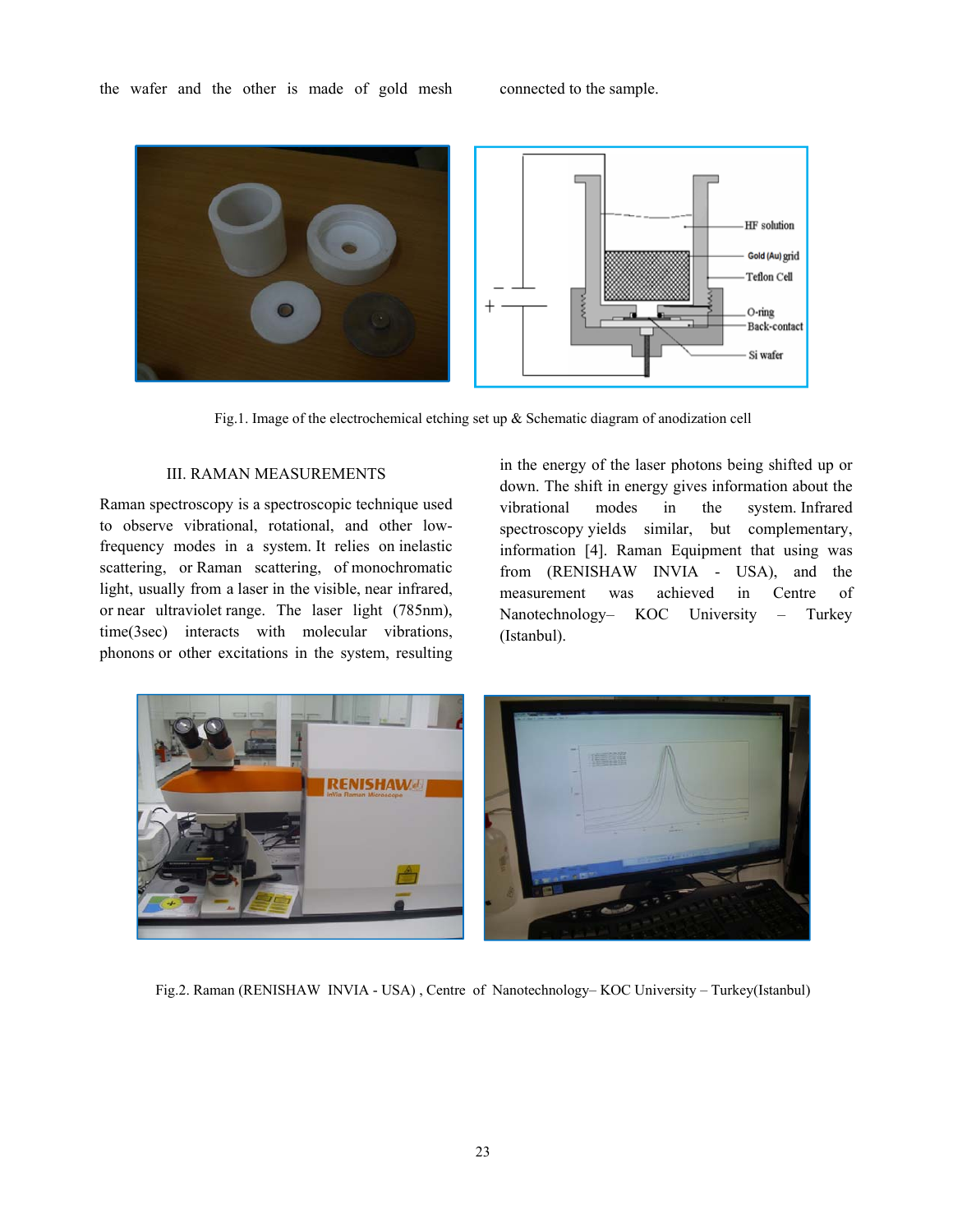# IV. SCANNING ELECTRON MICROSCOPY (SEM)

SEM is one of the most widely used techniques in characterization of nano materials and nanostructures. The resolution of the SEM approaches a few nano-meters, and the instrument can operate at magnifications that are easily adjusted from  $\sim$  10 to over 50,000.In SEM experiments, electrons emitted from filament are reflected by the sample and images are formed using either secondary electrons or backscattered electrons However, in the case of SEM, a field emission microscopy (FE-SEM) is necessary to investigate the nano metric scale (electrons are emitted from a field emission gun) FE microscopes could reach resolutions of the order (1nm)using a cold cathode. Porous silicon samples before and after annealing (top-view) and (cross section) imaged by SEM microscopy (ZEISS ULTRA PLUS) instrument was used and achieved in Nanotechnology Center – KOC University-Turkey (Istanbul).



Fig.3. images of instrument (SEM), samples input instrument of SEM, holders of samples (top-view) and (cross-section) and instrument of polishing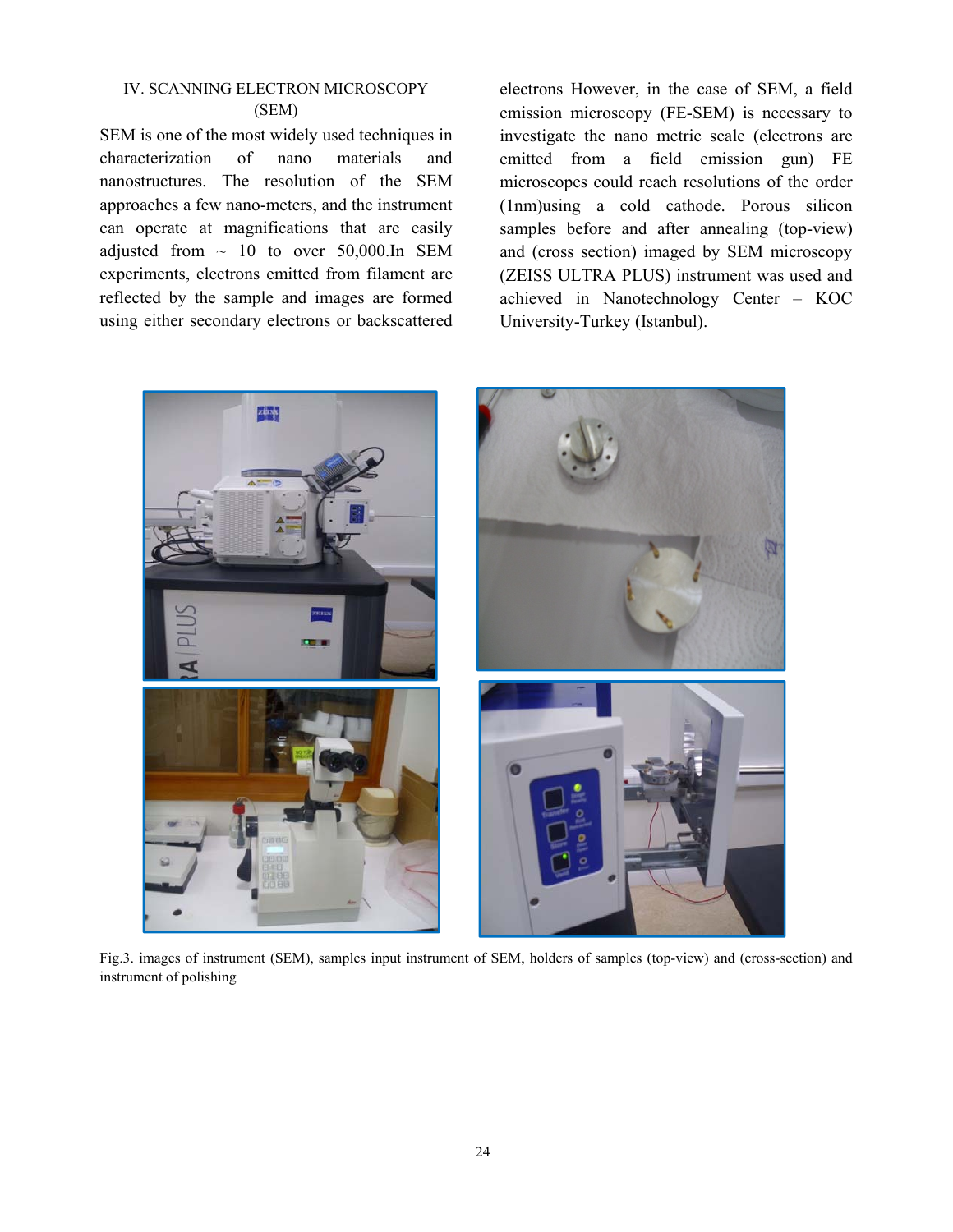#### V. RESULTS AND DISCUSSION

## *A) Scanning Electron Microscopy (SEM)*

Fig. 4 to 6 represent SEM images of PSi prepared with etching time of (10, 20 and 30) min. before and after annealing at  $600^{\circ}$ C. We can note from this images that the pore size increase with increasing of etching time [5]. By comparing the samples before and after the annealing process, it is clear that the numbers of pores at specific pore sizes after annealing are more than that before annealing [6]. The increasing in the anodization time and annealing temperature lead to increase the number of pores with size [7]. This largeness in pore width may be

attributed to increase in holes number on surface of silicon electrode with etching time which leads to preferential dissolution between nearest-neighbour pores, the surface morphology of PSi layer was dependent on etching time, since the PSi surface roughness increased gradually with increasing of time [8], thereby promoting as fig. 4 at time (10,30,30) min. . Fig.4 shows the (nPSi) layer prepared at (10min.) possesses small pores with spherical shape. Fig. (5) and (6), (PSi) layer prepared at (10min.) (cross section) after polishing has structure similar to nano wires and Pillar like structure with diameter (235.7)nm as fig. 5, also we note that the structure has pores and trenches with various sizes and shapes with height $(11.38)$  μm as fig. 6.



Fig. 4. SEM image (top-view) of porous silicon sample prepared by etching time (a) 10 min ,( b) 20 min, (c) 30 min at magnification  $50000$ kx times and temperature ( $600^{\circ}$ C)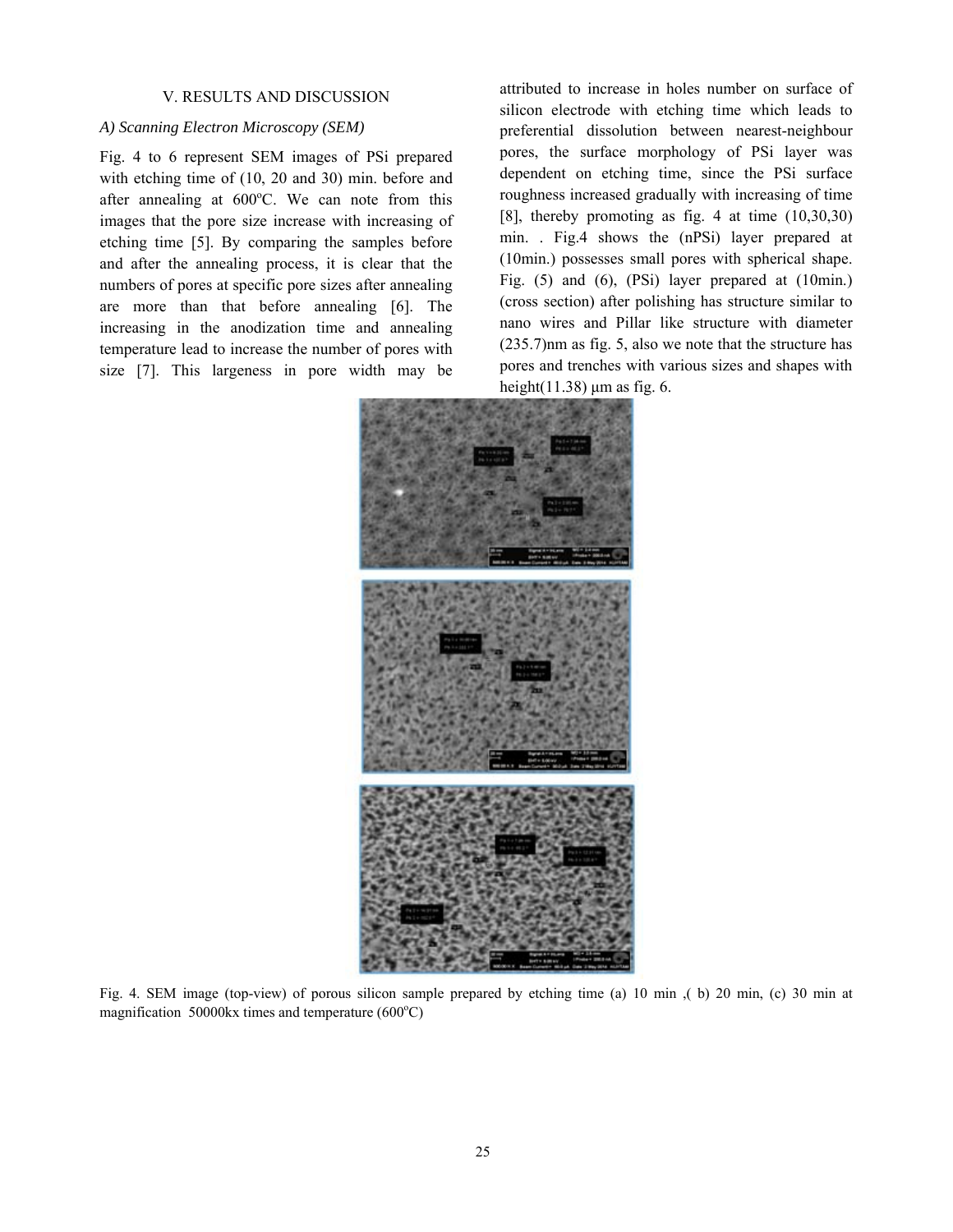

Fig. 5. SEM image (cross-section) of porous silicon sample prepared by etching time 10 min (after polishing) at magnification (a)3710x, (b) 200x (c) 44670x.



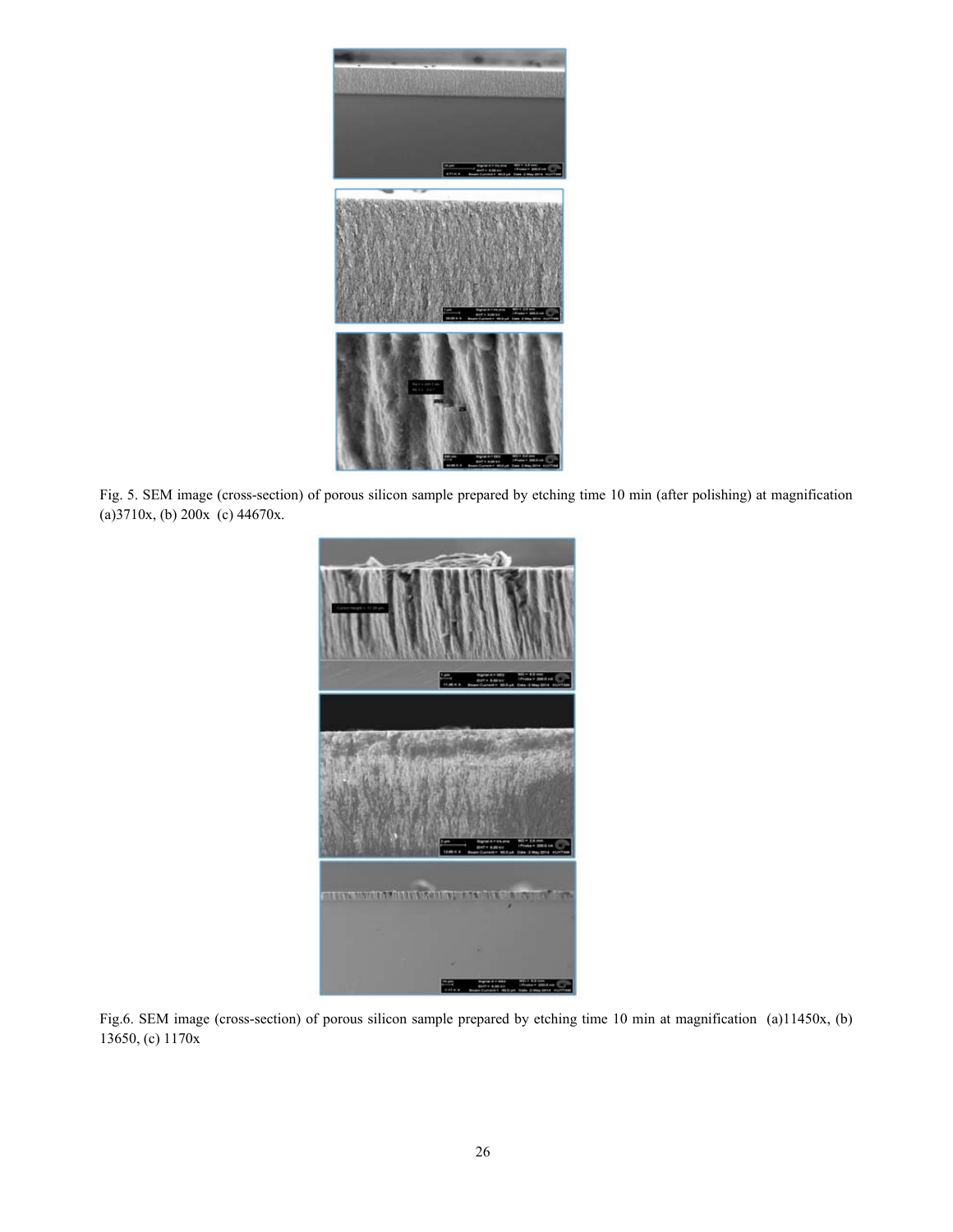#### *b) Vibration Properties (Raman spectroscopy) of Psi*

Raman spectroscopy is a powerful tool that can be used to determine the solid state structure. Raman spectrum for crystalline silicon consists of one sharp peak situated at 520.13 cm<sup>-1</sup> This peak is observed in the center of the Brillouin zone which is due to the conservation of quasi-momentum in crystals as fig. 9 [9]. Nano crystalline silicon yields a Raman spectrum showing a broadened peak shifted below 520.13cm<sup>-1</sup> [10]. From Figure (7) the broadening and downshift of Raman peak towards lowers energy indicates the presence of nanoscale features of the crystalline structures. As the size of nanocrystal decreases, the silicon optical phonon line shifts to lower frequency and becomes broader asymmetrically. The asymmetry factor is defined as the ratio of the low –to highfrequency half – widths of the Raman line. The downshift towards lower energies is more sensitive

and distinct for high porosity layers of Psi [3]and annealing temperatures due to Photon confinement [11].We observed a strong visible emission in the red part of the spectrum. The Raman spectra change in porous silicon crystallinity following the annealing. We have concluded that in case of porous silicon the presence of quantum size [12].The spectra indicate that the effect of annealing depends non-linearly on the temperature [13] with annealing temperature suggests that composition and structure of Si-H complexes are temperature sensitive corroborating the corresponding changes in Raman Peak position as Fig.8. This results a good agreement with [14]. We note that the changes observed in the Raman line could be associated with structural defects or perturbations in the lattice other than grain boundaries [15].



Fig. 7. Raman spectra from porous silicon obtained after etching (a)  $t=10$ min,(b)  $t=20$  min, (c)  $t=30$ min.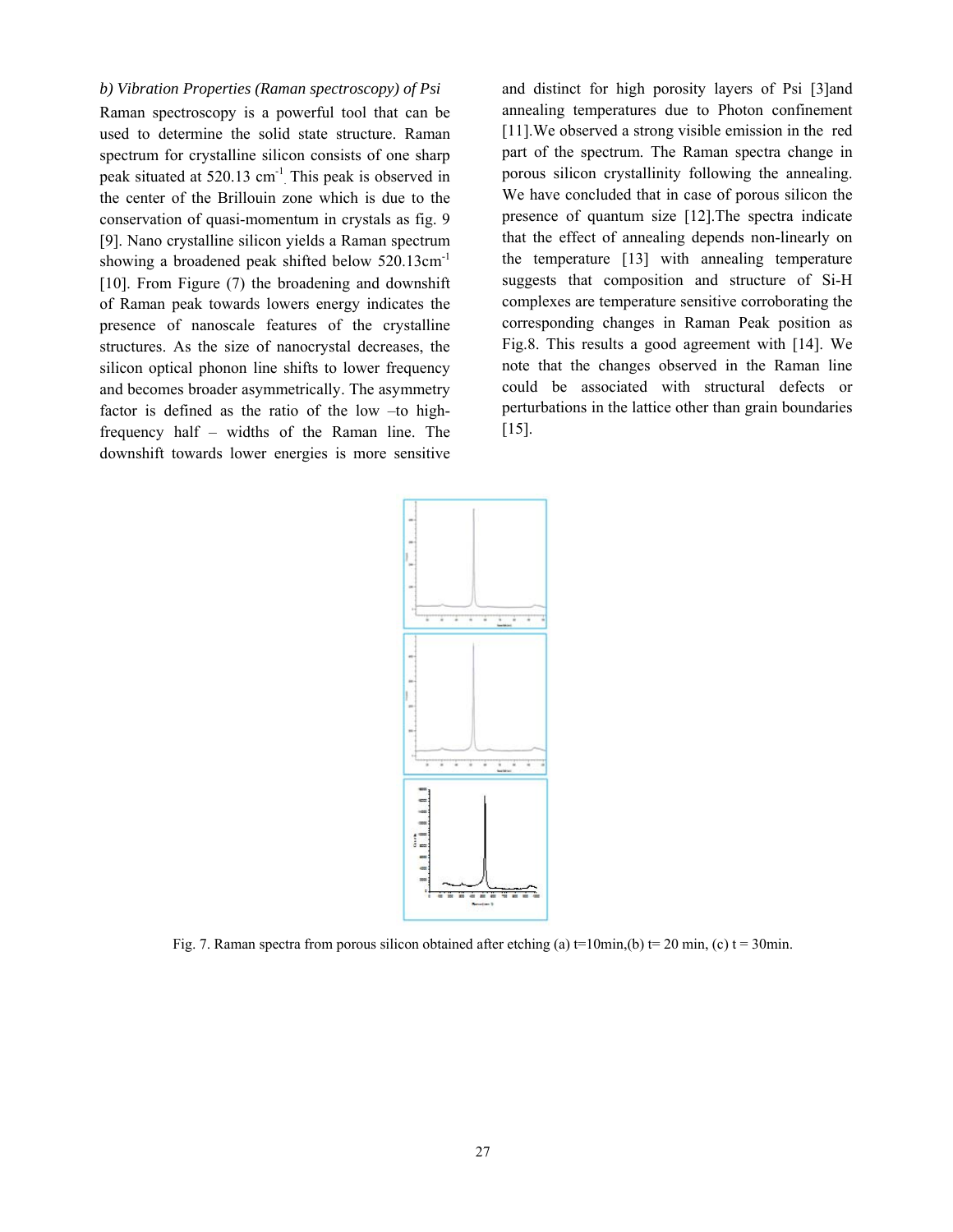

Fig. 8. Raman spectra from porous silicon after annealing and after etching (a)t=10 min,(b) t=20 min, (c) t=30 min at  $temperature (600°C)$ 



Fig. 9. Raman spectra from porous silicon obtained by( a) bulk Siliconand (c) Comparison of all Raman Spectra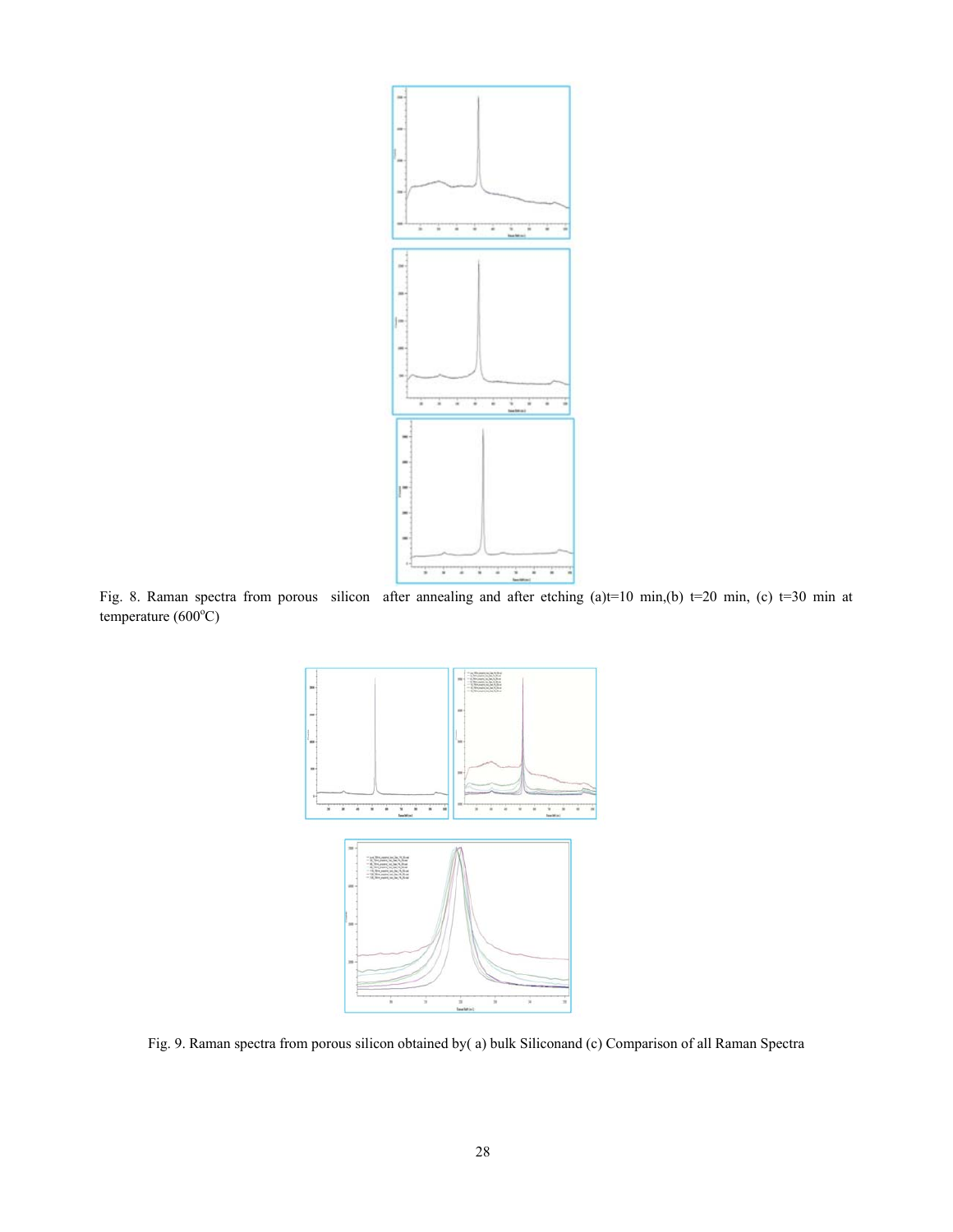| Table I                                                       |
|---------------------------------------------------------------|
| Calculated FWHM, peak position and asymmetry of Raman spectra |

| Sample<br>No. | Etching<br>Time(min.) | Current<br>density(mA/cm <sup>2</sup> ) | $FWHM(cm^{-1})$ | Raman peak<br>position( $cm^{-1}$ ) | Asymmetry |
|---------------|-----------------------|-----------------------------------------|-----------------|-------------------------------------|-----------|
| bulk          |                       |                                         | 2.251           | 520.13                              | 1.06      |
| 6B            | 10                    | 30                                      | 2.462           | 518.889                             | 1.18      |
| 11B           | 20                    |                                         | 2.634           | 518.881                             | 1.26      |
| 9B            | 30                    |                                         | 2.863           | 518.794                             | 1.47      |

#### Table II

Calculated FWHM, peak position and asymmetry of Raman spectra after annealing temperature 600 °C

| Sample<br>No. | Etching<br>Time(min.) | Current<br>density $(mA/cm2)$ | $FWHM(cm^{-1})$ | Raman peak<br>$position(cm^{-1})$ | Asymmetry |
|---------------|-----------------------|-------------------------------|-----------------|-----------------------------------|-----------|
| 13B           | 10                    |                               | 3.925           | 518.892                           | 2.64      |
| 3B            | 20                    | 30                            | 4.926           | 518.735                           | 2.96      |
| 12B           | 30                    |                               | 3.934           | 518.712                           | 3.45      |

### VI. CONCLUSIONS

Results of the Scanning electron microscope (SEM) exhibit that the pore size increases with increasing etching time and annealing temperature. Result of Raman spectrum shows the broadening and downshift of Raman peak towards lower energy. The absence of other peak in Raman spectra confirms that the prepared sample retains the crystallinity of bulk silicon wafer.

# VII. REFERENCES

- [1] Aaushree,R.,(2000). Raman and Photoluminescence studies on thermally annealing porous silicon", Centre for Advanced Research, India.
- [2] Dimitrov, D.; Savatinova; Liarokapis, E.(1998). Non-linear annealing effect on Raman Scattering of porous silicon layer. Opto-Electronics Review 6(4),295-298.
- [3] Dubey,R.,S.;Gautam,D.,K.(2009). Synthesis and characterization of nanocrystalline porous silicon layer for solar cells applications .J. Optoelectronic and biomedical Mater.1(1),p8-14.
- [4] Hartmann, J., Muller,F.(2005). "Silicon Nanocrystals: Size Matters, Advanced materials, 17, No.7.
- [5] Jayachandran ; Paramasivam.; Murali.K; Murali, D.; Trivedi, ; Raghavan,M.(2001) . Synthesis of Porous Silicon Nanostructures for Photoluminescent Devices", Mater Phys. Mech.4, 143-147.
- [6] Mailys, (2011). Structural and optical properties of annealing porous silicon Bragg Reflector for thinfilm crystalline silicon solar cells", Energy Procardia, 10,(8-13).
- [7] Martin, R.; Palma, L.; Vazquez, P.; Herrero, J.(2001). Characterization of Antireflective Porous silicon Coatings for solar cells. Optical Materials, 17, 75- 78.
- [8] Muayad, M.(2013). Characteristics study of ZnO films Prepared on Porous silicon, M.SC. Thesis University of technology, applied sciences department.
- [9] Ohmukai, M.; Uehara,N.; Ymaski,T.; Tsutsumi,Y.(2004). "The Effect of Chemical Etching of Porous silicon on Raman Spectra",